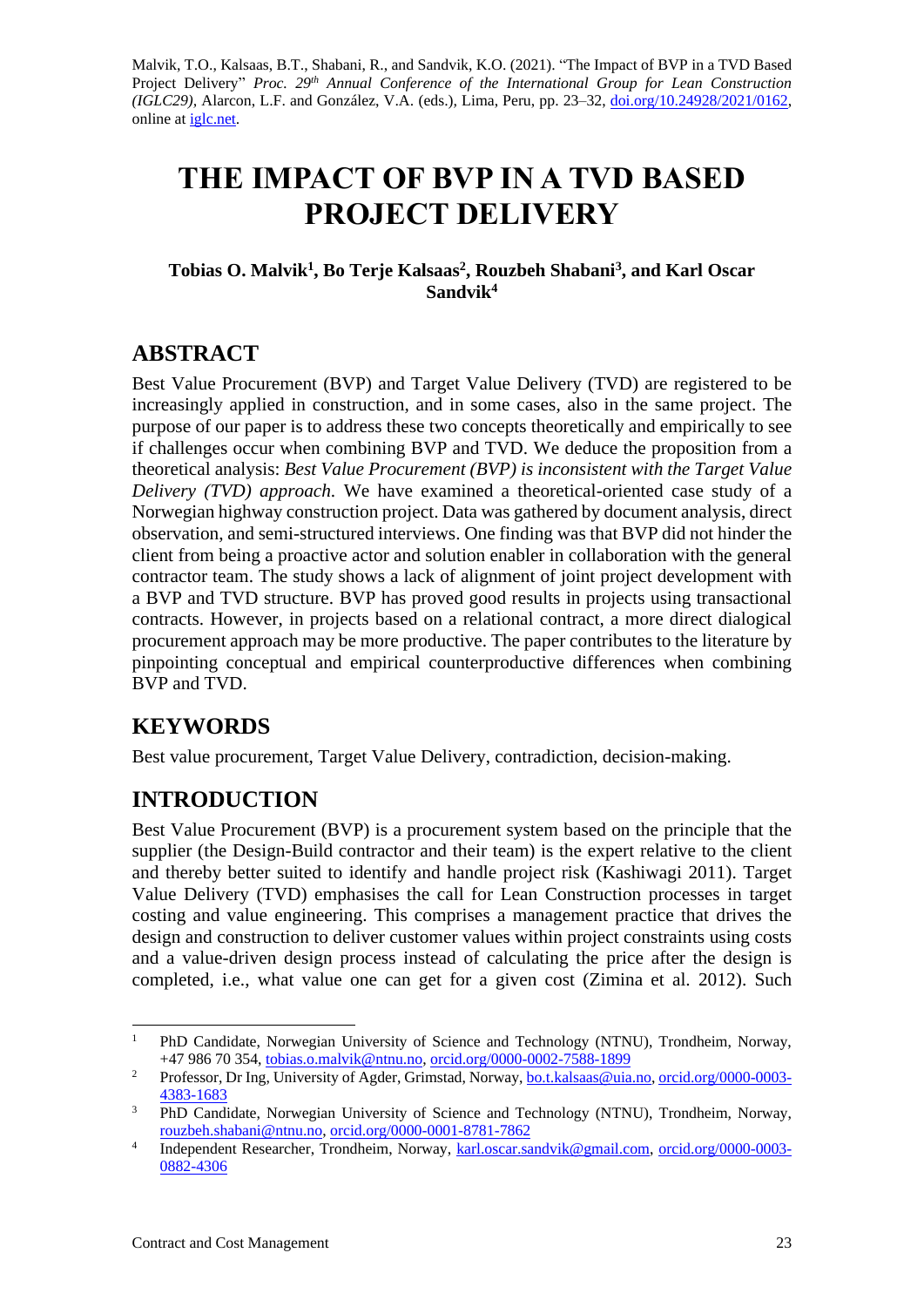processes include Integrated Concurrent Engineering (ICE) and consensus decisionmaking with an orientation towards customer value delivery.

BVP and collaborative approaches have been presented as potential means to deal with increasingly large and complex projects in Norway (Malvik et al. 2021). However, there is a lack of a connection between the choice of procurement method and the level of integration it facilitates in the clarification and execution phase. Therefore, this paper aims to study the link between BVP and TVD and see if it is fruitful to combine the concepts.

We first address the method before we outline and discuss the concepts of BVP and TVD. We end the theoretical section by comparing the two concepts as a basis to create a research proposition. Then the case study is presented and discussed.

### **METHOD**

This paper combines theory with empirical evidence to challenge and verify the applied theoretical informed proposition. A literature review and case study with mostly direct observations, interviews, and document analysis were used to gather information. The observations mainly were direct, but the researcher also had a participating role on some occasions. The case study approach was developed based on the method described by Yin (2018). Different sources lead to triangulation in practices and result in more data reliability (Gray 2013). The literature review aids in familiarising BVP, TVD, procurement procedures, delivery methods, and other related concepts and compliments the interviews from a technical perspective.

In the document analysis, project documents from the case study were reviewed, and essential information project details extracted. A public highway construction project in the design development phase was considered for this study.

An interview guide was designed for the interviews. Five main questions were asked with the guidance of the experienced authors. The interviews were directed by two authors with over 20 years of experience in the construction industry. Follow-up meetings were scheduled with interviewees to address any potential information gaps. The interviews were carried out as semi-structured roleplay exercises by experts in the roles of client project managers and winning contractors. The interviews each took approximately two hours. One of the authors has observed the project for almost one year, being part of its online engineering meetings and ICE sections, where three to five meetings have been observed weekly.

# **THEORETICAL BACKGROUND**

#### **BEST VALUE PROCUREMENT**

BVP was developed by Kashiwagi and his research group at Arizona State University in the period 1991–2010 (Kashiwagi et al. 2012). The concept is claimed to be a paradigm change compared to the traditional Design-Bid-Build model. Kashiwagi also denotes the new approach Performance Information Procurement System (PIPS) regarding the underpinning of theoretical statements. The statements are denoted deductive logic and referred to as "Information Measurement Theory". BVP/PIPS is a licensed technology from Arizona State University. However, it seems like the environment in the Netherlands later to a larger extent address Best Value Approach (BVA) or just Best Value (BV) in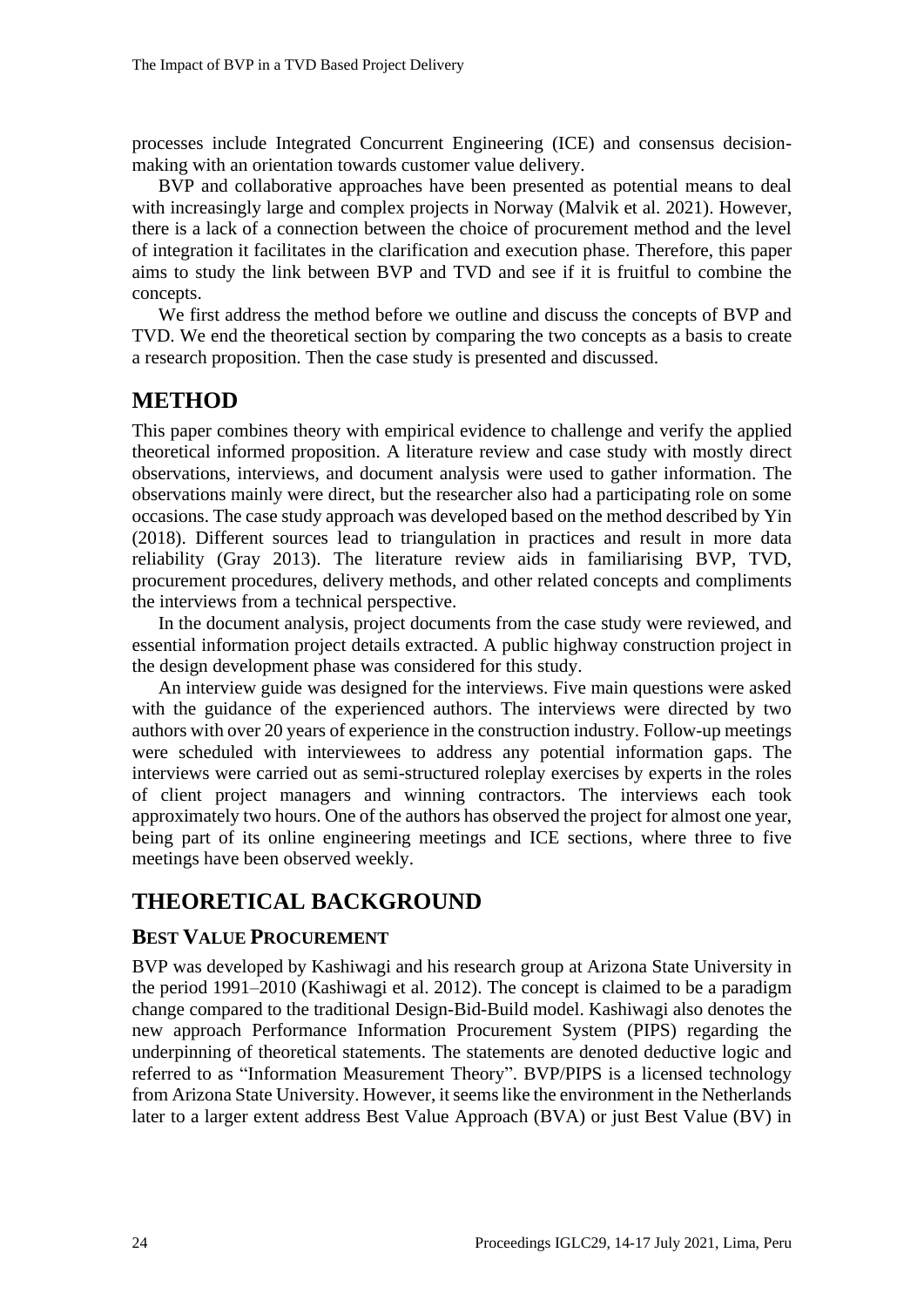accordance with Kashiwagi's theory. The difference to BVP is that the execution phase, and not procurement phase, is in center of the approach<sup>5</sup>.

BVP/PIPS was introduced into the Netherlands in 2005 by a large general contractor, Heijmans, and the method was modified to align with European procurement law. Following the introduction to the Netherlands, the methods have become known as BVP, at least in Europe (Kashiwagi et al. 2012).

One statement in the deductive logic is that client decisions increase the risk in construction projects organised as in Design-Bid-Build. In BVP, the basic idea is that the client should minimise risk in the whole project by selecting a vendor to meet this aim. Clients undertake risk reduction by choosing the expert vendor with experience to prevent and minimise risk for both parties. Best value is the best value with the lowest cost measured against the performance in line with the client's project goals. BVP is a process that helps clients choose the expert contractor by feeding necessary information on contractors' performances.

The Norwegian Agency for Public and Financial Management (DFØ) has produced a guide with five phases for BVP (DFØ 2021). The studied case relied on the process described in this guide (Figure 1).



Figure 1: The BVP process, as described by DFØ (2021).

- The Preparation phase includes the presentation of functional requirements, primary goals, and pre-qualification.
- In the Tender phase, the selected vendors are preparing their offer using the required BVP template, and the client is providing the necessary common exchange of information. The template should include text about achievements, a risk assessment, and added value. Project objectives and the allowed cost are decided.
- During the Evaluation phase, all vendors are subject to individual interviews. After ranging the offer, the best vendor is invited to the Clarification phase.
- In the Clarification phase, the best vendor clarifies all risks and describes how to solve the task.
- During project Execution, engineering and construction are carried out using weekly risk reports. The expert vendor controls the project and practices management by risk minimisation.

#### **TARGET VALUE DELIVERY (TVD)**

The TVD concept has its roots in target costing, which was introduced in the early 1960s by companies in Japan. One of those companies referred by Cooper and Slagmulder (1997) was Toyota. These firms developed two specific cost management techniques to manage the cost of future products: target costing and value engineering.

Target costing deals with the practice of identifying the target cost of a product by subtracting the desired profit margin from the expected selling price; designing the

 $5$  Lecture June 15<sup>th</sup> 2021, in a DFØ-seminar, by Sander Groebe, Rijkswaterstaat, Ministerie van Infrastructuur en Waterstaat. His lecture was titled Best Value at RWS.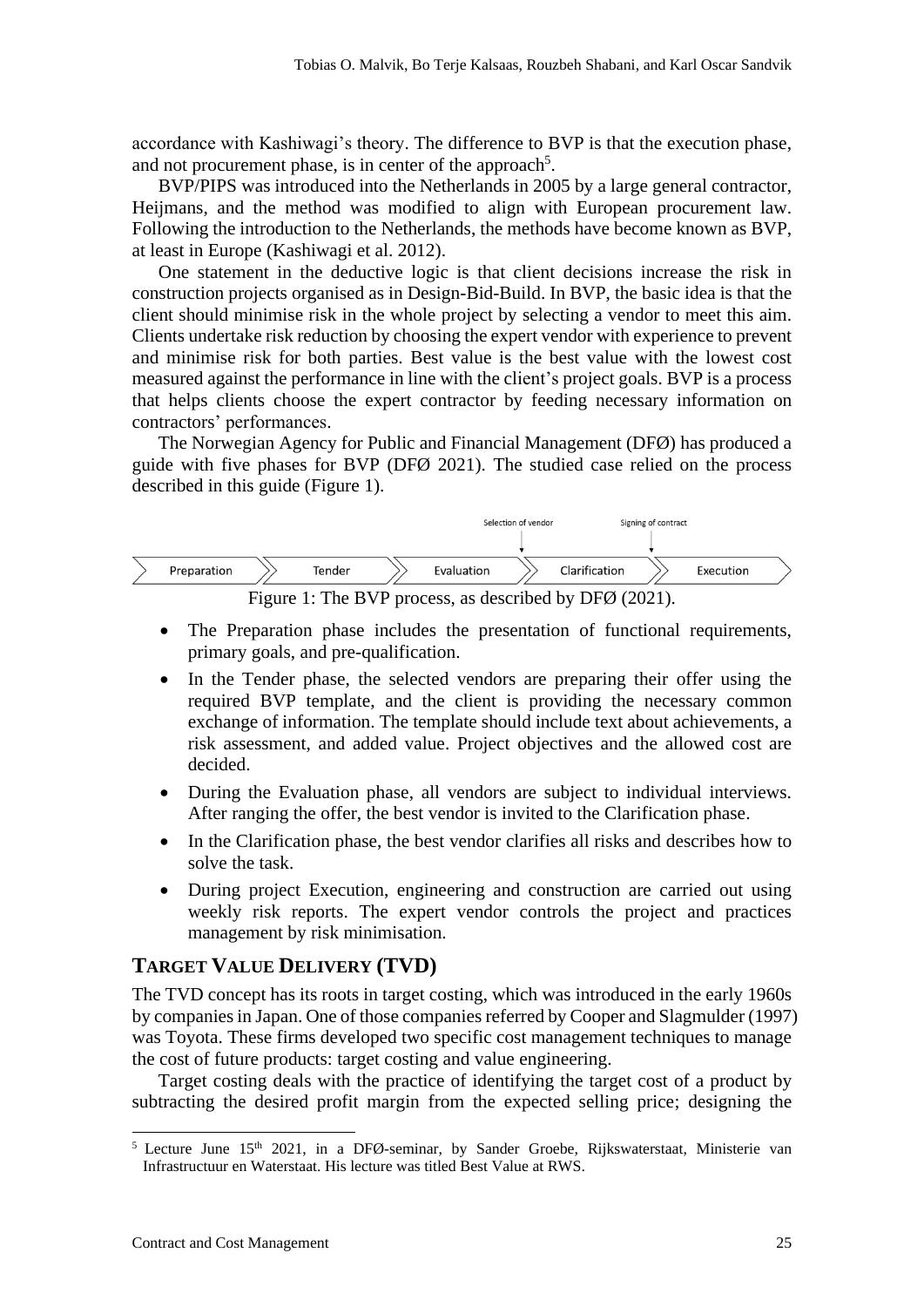product so that it can be manufactured at the target cost; decomposing the target cost to component level, and using the target cost at this level as the basis for supplier negotiations. Value engineering is a multidisciplinary team effort to explore ways to increase functionality and quality and meet target costs. Functionality is multidimensional and includes both product and service issues. The objective of value engineering is not to minimise product cost but to maximise functionality within any target cost constraint.

Ballard (2011) replaced target costing in construction with target value design (TVD). Until then, target costing had been applied in construction for a considerable time. An example is the Cathedral Hill Hospital project which received considerable attention since it began in 2007 (e.g., Zimina et al. 2012). Later, Ballard (2020) argued that Target Value Delivery should be used instead of Target Value Design. The latter suggests that the mindset is limited to the design phase, while the former includes the whole delivery process. Zimina et al. (2012) argued that TVD applied in construction took the relevant features of target costing to fit the construction context. (Gomes Miron et al. 2015; Ballard 2020) argues that TVD is, like target costing, focused on cost mechanisms but pays more attention to generating value throughout a project.

A fundamental concept of TVD comes from value engineering and the search for alternative components, solutions, and functionality in product development. According to Azari et al. (2014), construction projects are becoming more complex, uncertain, and pushed to move faster. The authors emphasise the importance of relational contracting and Early Contractor Involvement (ECI) to cope with this.

In TVD, the owner defines the Allowable Cost (AC), i.e., how much the owner is willing to pay for the project. Next, the project team determines the Expected Cost (EC) based on the designed Bill of Quantities (BoQ) and related market prices. If the AC is greater or equal to the EC, the project can proceed. Then, the owner/client and contractor agree on a Target Cost (TC) for the project (Johansen et al. 2021). The objective is to drive down the EC during the project by implementing lean construction processes and TVD measures to reach the target cost. TVD projects have an incentive structure to support behaviours in sharing the risks and benefits of cost reduction. It is crucial for the owner and end-users that the final product's value is unaffected by the hunt for reduced work cost. This is why the concept deals with design-to-cost and design to the concrete project goals, which the client sets.

To cope with this, the TVD project approach highlights the importance of trust, collaboration, early involvement of contractors, cross-disciplinary problem-solving, and transparency (Do et al. 2014). Do et al. (2014) indicates from their research that TVD projects achieve 15–20% lower costs than traditional market bidding projects.

#### **TARGET VALUE DELIVERY (TVD) VS BEST VALUE PROCUREMENT (BVP)**

What TVD and BVP have in common is that both approaches have their point of departure in target cost; however, in BVP, the client budget price or maximum price is denoted. Value (for the client) in TVD is the maximum value delivered within the constraint of the target price, not the lowest cost. Value in BVP is conceived in a similar manner but may be more biased to the cost side. Both TVD and BVP measure value related to the specific project goals set by the client.

The differences become visible when we ask how value is achieved. In TVD, value is achieved by collaboration where the client, the designers, and contractors develop and execute the project together. The different experts join forces in mutual processes and joint decision making. In BVP, on the other hand, the expert contractor takes care of the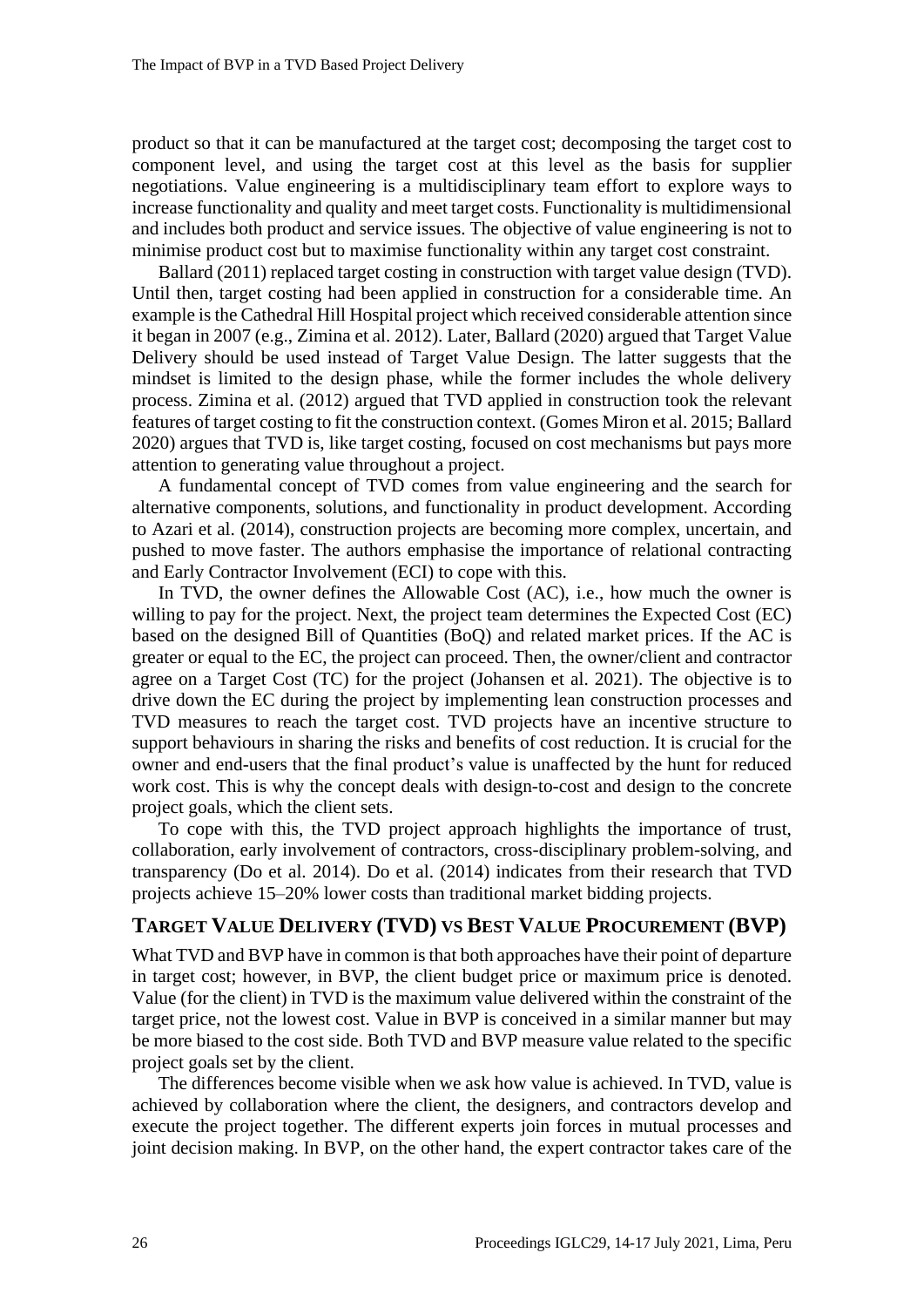execution on behalf of both the client and all the vendors in a transparent environment. Frequent risk reporting is part of this. The vendor takes care of the decisions when they are contracted. During the BVP Tender phase, there is no space for negotiation.

In the case study, the applied procurement method is BVP, and the TVD execution model includes an integrated phase of project development, including the client, designers, and contractors. The execution phase is organised around mutual decision processes and an open book approach. In other words, we deal with something that appears to be a contradiction between the procurement method and the development and execution model.

Following this, we have deduced that *Best Value Procurement (BVP) is not consistent with the Target Value Delivery (TVD) approach*. The proposition suggests that combining the concepts of BVP and TVD may lead to conflicting results, which will be addressed in the empirical analysis.

### **CASE STUDY**

Characteristics of the case that has been investigated are presented in Table 1.

| I able 1. Characteristics of the case study. |                                                                                                         |  |  |  |
|----------------------------------------------|---------------------------------------------------------------------------------------------------------|--|--|--|
| <b>Case description</b>                      | <b>Highway case</b>                                                                                     |  |  |  |
| Scope                                        | 32 km four-lane highway                                                                                 |  |  |  |
| Procurement method                           | <b>Best Value Procurement</b>                                                                           |  |  |  |
| PDM (project development phase)              | Integrated collaboration (inspired by IPD) with<br>TVD and other LC principles                          |  |  |  |
| PDM (construction phase)                     | Design-Build with a target price                                                                        |  |  |  |
| Contract size                                | \$432 million                                                                                           |  |  |  |
| Planned construction start-finish            | 2021-2025 So                                                                                            |  |  |  |
| Position of the interviewees                 | Project managers from the client-side, winning<br>contractors                                           |  |  |  |
| Sources of data                              | Five interviews, one year of mainly direct<br>observation with informal dialogues, document<br>analysis |  |  |  |

|  |  | Table 1: Characteristics of the case study. |  |  |  |
|--|--|---------------------------------------------|--|--|--|
|--|--|---------------------------------------------|--|--|--|

The project uses a collaborative Design-Build contract with a target price, outlined in Table 1. The project delivery method is inspired by Integrated Project Delivery (IPD), though one significant deviation is that the project uses a two-party agreement rather than a multi-party agreement. Otherwise, the PDM is like the IPD approach, and Lean Construction tools, including TVD, are used (Malvik et al. 2020). Figure 2 illustrates the project life cycle and the focus of the study.



Figure 2: The project life cycle with the study focus highlighted.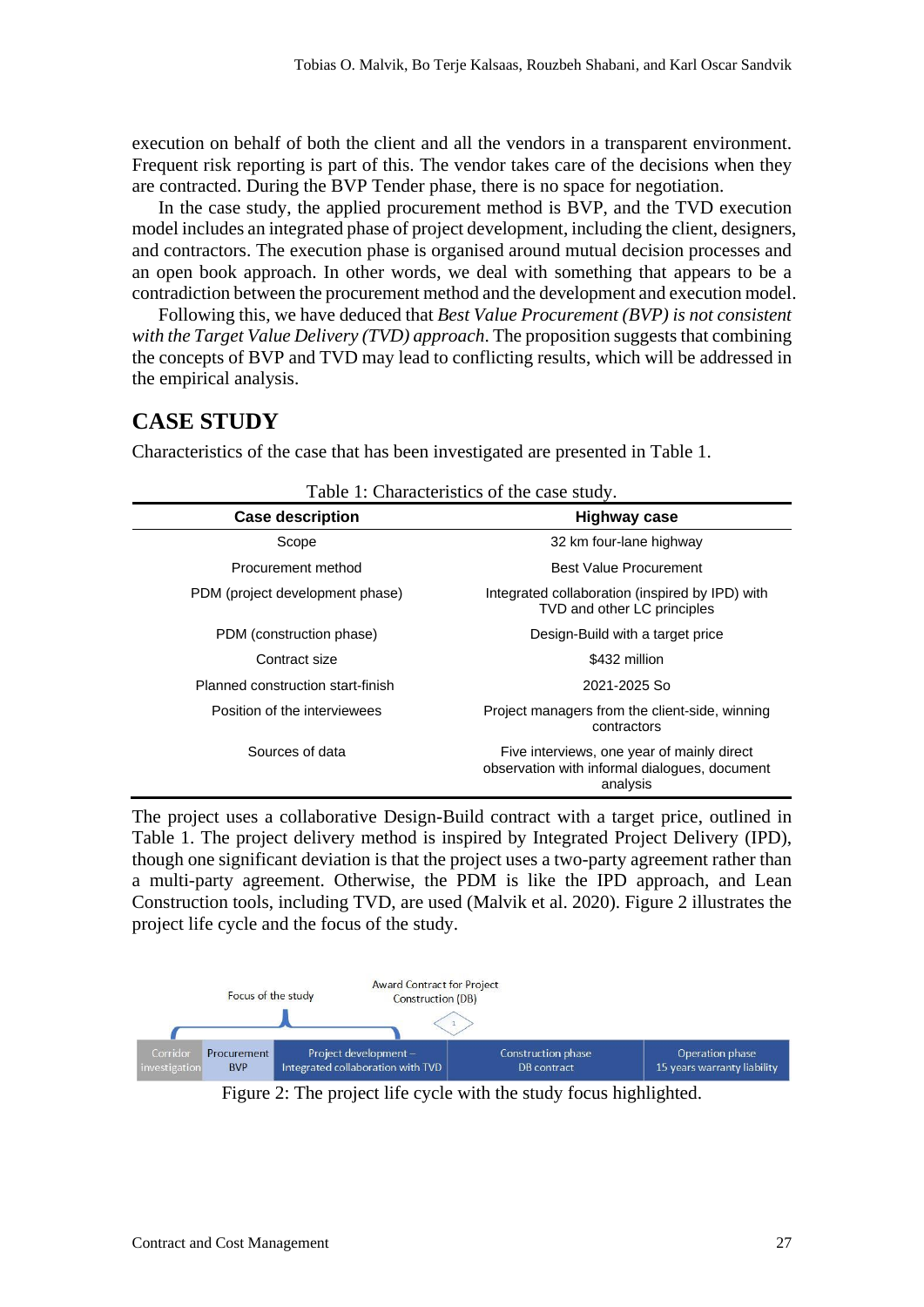With project collaboration, a client's overall objective is to increase the project value; thus, the client understands TVD as a cornerstone in the collaborative approach. The client has named their Project Delivery Method (PDM) version "Integrated Collaboration." BVP is used as the preferred procurement method for the client. However, data indicate that the client is not considering the BVP process as more than a procurement procedure, and the project is therefore only modestly embracing the BVP process after the contract award. This means that the execution phase, the fifth phase in the theoretical BVP process (Figure 1), is given little attention in the project execution. Moreover, it is observed that the general contractor's project manager has expressed a strong work identity in the project and possesses an expert role.

In the highway case study examined here, the project development phase for stretches in the south and north parts are currently in the process of re-zonal planning. Detailed designs are being produced in the mid-zone, while early work has already started in defined minor parts. The construction contract for the complete project is expected to be signed in the middle of 2021. It is a current decisive project weight to close the gap between the target cost and bill of quantity (BoQ) based on expected cost.

The project's budget price was developed in three steps. First, the client made an estimate based on a top-down approach and a primary assumption of the road line during a corridor investigation. This estimate gave the client's available project budget. During BVP, all tendering contractors must agree on conducting the project within the client's available funds. The selected contractor confirmed this by signing the contract. This final target estimation was collectively established in the project development phase. If the target price rose above the client budget, the project closed, and the client must start the procurement process again.

The client had established guidelines for their involvement in the design development, which involved facilitating the process and applying a questioning technique. An example of this technique is "Which standard have you applied when engineering the local roads?", where one process revealed unnecessarily high standards for several secondary roads. According to the client, this was caused by a misinterpretation in the existing zoning plan for the highway's long mid-section. Another example is an ICE meeting that failed to include primary functions when selecting an alternative road intersection.

The design and engineering company has the lead in the project development phase and the parallel current detailed design phase for the road project's midsections. Two fulltime design and engineering managers run the processes, except for cost calculations, where the general contractor and a subcontractor on road construction are the executives.

#### **Client involvement**

Data confirms that the client is actively involved in facilitating the processes to improve the workflow in design and engineering. The project has organised the most important decisions of which alternative solutions to select in meetings which are denoted as "ICE" (Integrated Concurrent Engineering), which relate to VDC (Virtual Design and Construction) terminology (Fischer et al. 2017). Concurrent Engineering is, however, a concept that was well-known long before VDC became a buzzword in construction (Love and Gunasekaran 1997). The denoted ICE meetings do not deal with Concurrent Engineering in the studied project but with decision-making on a tactical/operative level. For instance, when deciding on which type of bridge to apply in the crossing of a river.

A "rational" decision-making process is applied (Bazerman and Moore 2009), which can be outlined as 1, define the problem; 2, identify the criteria; 3, weight the criteria; 4,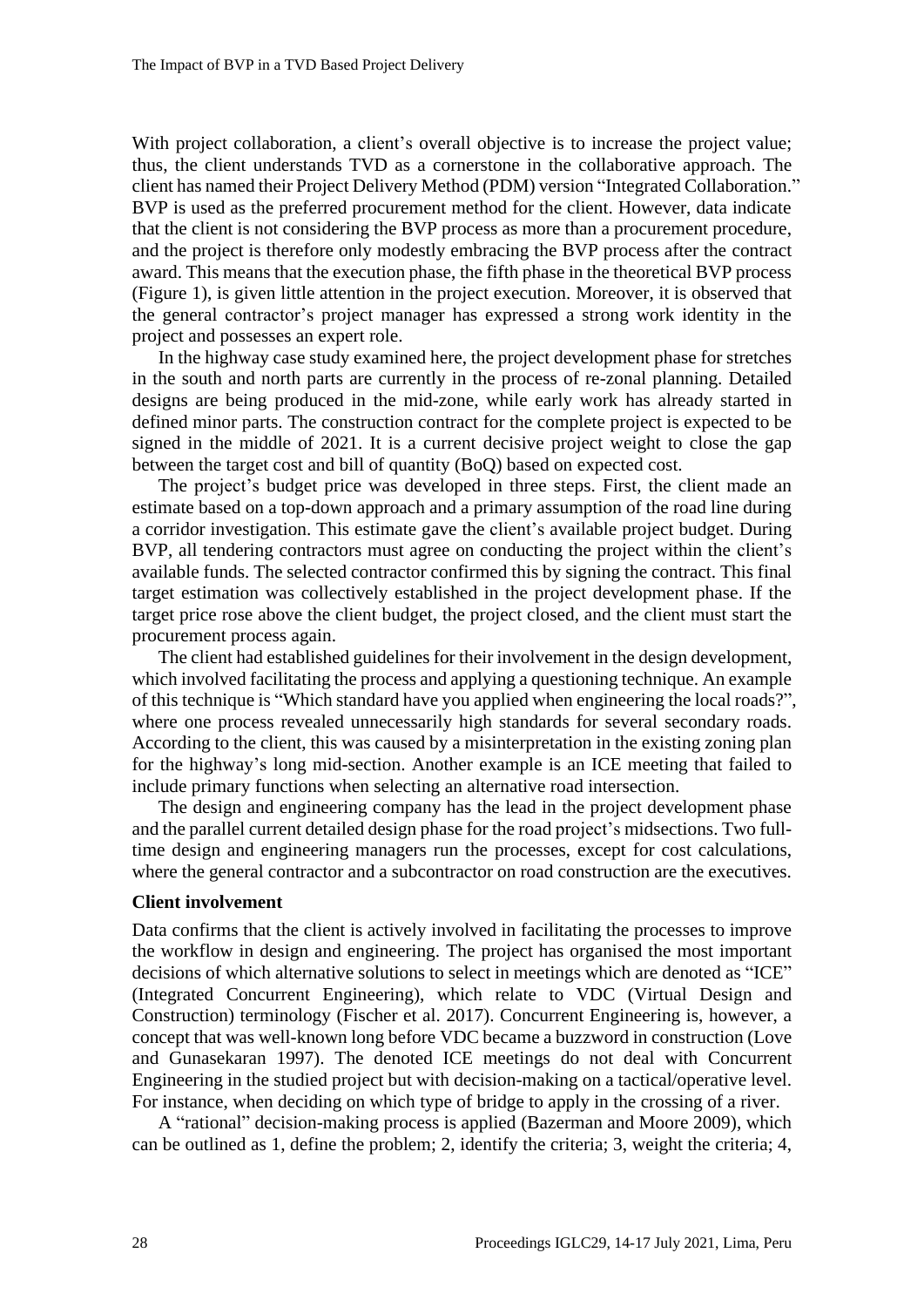generate alternatives; 5, rate each alternative on each criterion; 6, compute the optimal solution. In the studied project, the problem is given. The alignment of the road requires, for example, a road intersection or a bridge. The problem is applied to a developed standardised set of criteria for the decisions in ICE meetings. This reflects the client's goal and value structure on environmental issues, cost, and other factors. Some political considerations related to the later processing of the zonal plan are included in the decision criteria set. Each criterion's weight is standardised in the applied decision model, but the rating is prepared and proposed by multidisciplinary groups to address the different customer values. The alternative options are, for the most part, developed by the designers. The final step of computing the optimal solution takes place in the ICE meeting where more than 30 people from all parties are gathered, and, based on the prepared material, the different values are evaluated. Such a meeting typically lasts for two hours or more, depending on the project complexity.

There are examples from the direct observations where the "best" alternative from the mutual ICE evaluation was later overruled by the clients. This happened during bridge type selection for a river crossing in an environment with significant terrain issues and concerns associated with wildlife and the natural environment. Data indicates that the client's primary reason to change the reached decision was that they believed the expert made the cheapest bridge more complicated than necessary and at a relatively overstated cost. A second example is the selection of an intersection between the planned new highway and another national road. The quality of the preparation of the ICE meeting decision missed out on having the intersection's primary function as one of the decision criteria. Hence, it was a good reason to revise the decision; the client took the lead in the traffic analysis to select a new type of intersection. This decision was later changed again because of the involvement by the local authority, which was unsatisfied by how the second choice dealt with local interests. The third alternative to be launched in the zonal plan is a compromise between the first two.

From the empirical data outlined above, we can see that the general contractor's expert role did not entirely hinder the client's involvement in following client interests on a relatively detailed level. Limited trust can be interpreted as the reason for client intervention in the bridge example above. The two examples addressed are, however, not generalizable in the project.

#### **Cost estimation issues**

We have tried to approach the question of "How deep is the collaboration?". First, it should be noted as a contextual factor that the client was a lean organisation with limited resources to go deep into all issues. The designers developed and submitted BoQ and detailed cost suggestions. The general contractor was responsible for the final cost estimate based on the maturity level in question. The client did not take part in the estimation. We can regard this as an example where the general contractor and their team are considered the experts, as in the BVP framework. An experience from the client perspective, it is difficult to achieve the necessary transparency in this crucial part of the TVD process. Transparency is understood as the communication of issues that gives simple access to decision-relevant information. It is not about keeping information secret. The lack of crucial information does not allow all forces to pull in the same direction to benefit the project.

BoQ cost and output estimation are presented in an aggregated format that is difficult to unpack and identify which elements contribute to its cost. The presentation format is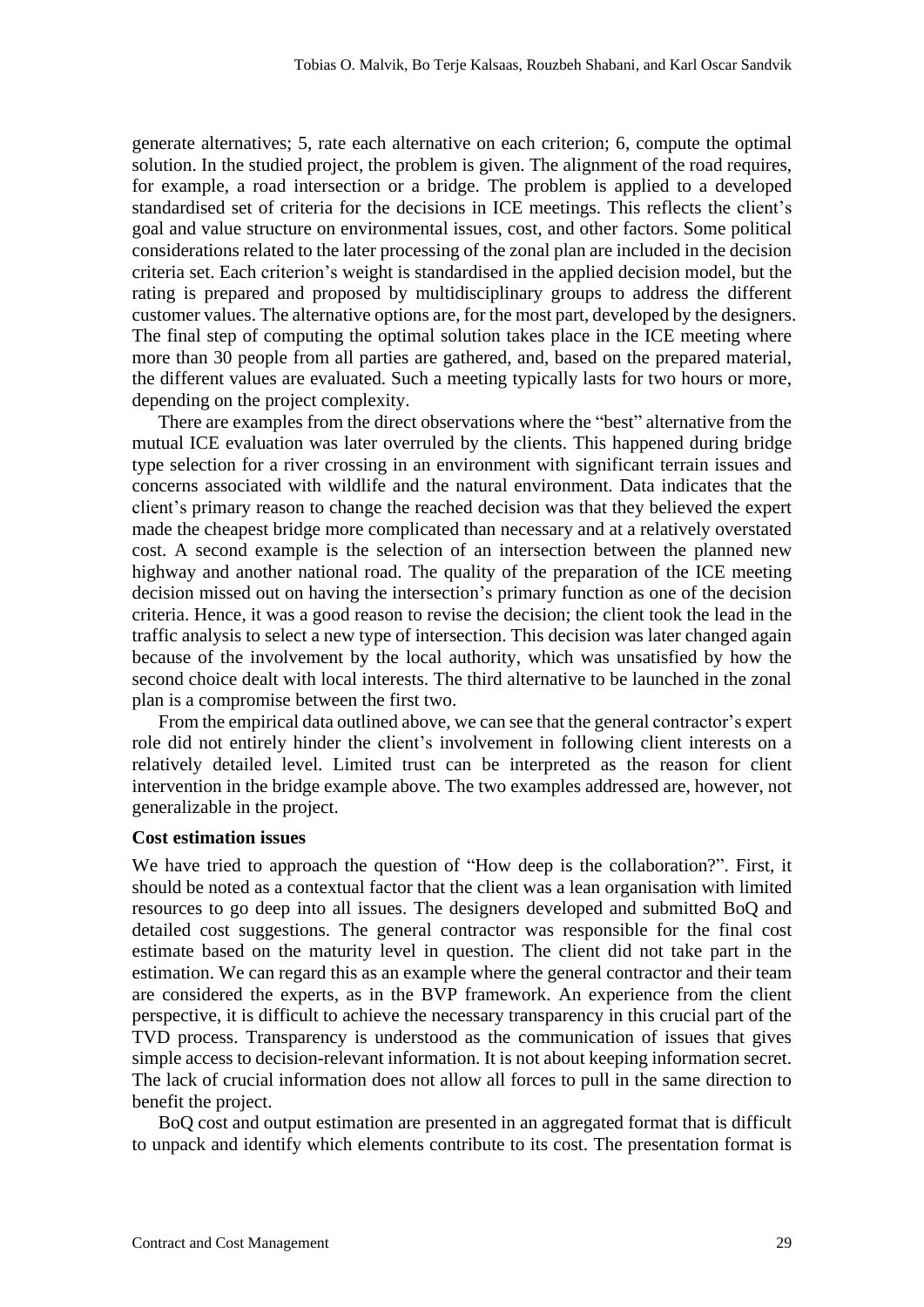not according to the concept of target costing, which distributes the target cost into elements and the cost numbers for subcontractors. Closing the gap between target cost and expected cost addresses the most critical contributing elements of cost and gives a basis for closer inspection and achieve a target cost basis for negotiation with subcontractors. Based on the client's questions, the calculations improved because operational risk and opportunities were identified.

#### **Deviations between project expectations**

Our data indicate that the most significant challenge with BVP is found in the interface between procurement and the collaborative project development phases. The Clarification phase (Figure 1) does not open for negotiation. Following the framework, the general contractor's team explained how they planned to solve the requirements and deliver the project values to the client team. According to a client respondent, the contractor's team expectations were "close, but no cigar" in meeting the client's project expectations. The respondent thought they could clarify more when the contract was signed, but then the project organisation changed pace and proceeded with the development at once.

Moreover, the general contractor team appeared to be locked into the execution model, which they, with earnest effort, had prepared for the clarification phase. A client respondent asked rhetorically in an interview, "expert in what – to build roads or the collaborative processes?" Learning points for the client for future projects of this kind are that they should be more explicit in how they want to have the processes and that BVP is not an acceptable procurement method for projects with a joint project development phase. Negotiations are still necessary at this phase, is the argument.

The client expressed the understanding that "we are the change agent" who should provide the processes. Regarding the change agent role, it is argued that it is not enough to gather highly qualified engineers and believe project development will occur. It is not sufficient for the client to express their wish to apply TVD or Last Planner approaches and expect every contractor to understand the processes. In these self-critical reflections, the Norwegian, and perhaps global markets, are not trained to handle collaborative valuecreating processes, which were, and still are, the ambition in this project. The client addresses the importance of clear responsibility and ownership for the different processes.

# **DISCUSSION AND CONCLUSION**

There is undoubtedly significant space for improvement in the management of the design and engineering processes regarding applying the principles inspired by Lean Construction. However, it is incredibly challenging to manage these complex and iterative processes in a time-compressed context. Nevertheless, the general impression is that the performance is at least state of the art. This is also indicated by the client, who has expressed that the project development process in the studied project is superior to other highway projects in their portfolio. We will address these processes in more detail in future work.

The general contractor company and its subcontractor participate in the design development regarding buildability and construction preparation. However, based on the ideas underpinning collaborative project development and TVD, we expected a more proactive role from the contractor in the project development phase than was observed.

The project was obliged to apply BVP, and this paper's proposition addresses how this might give unproductive confinement in the execution. In the case study, we found that BVP did not hinder the client in being a proactive actor or a solution enabler in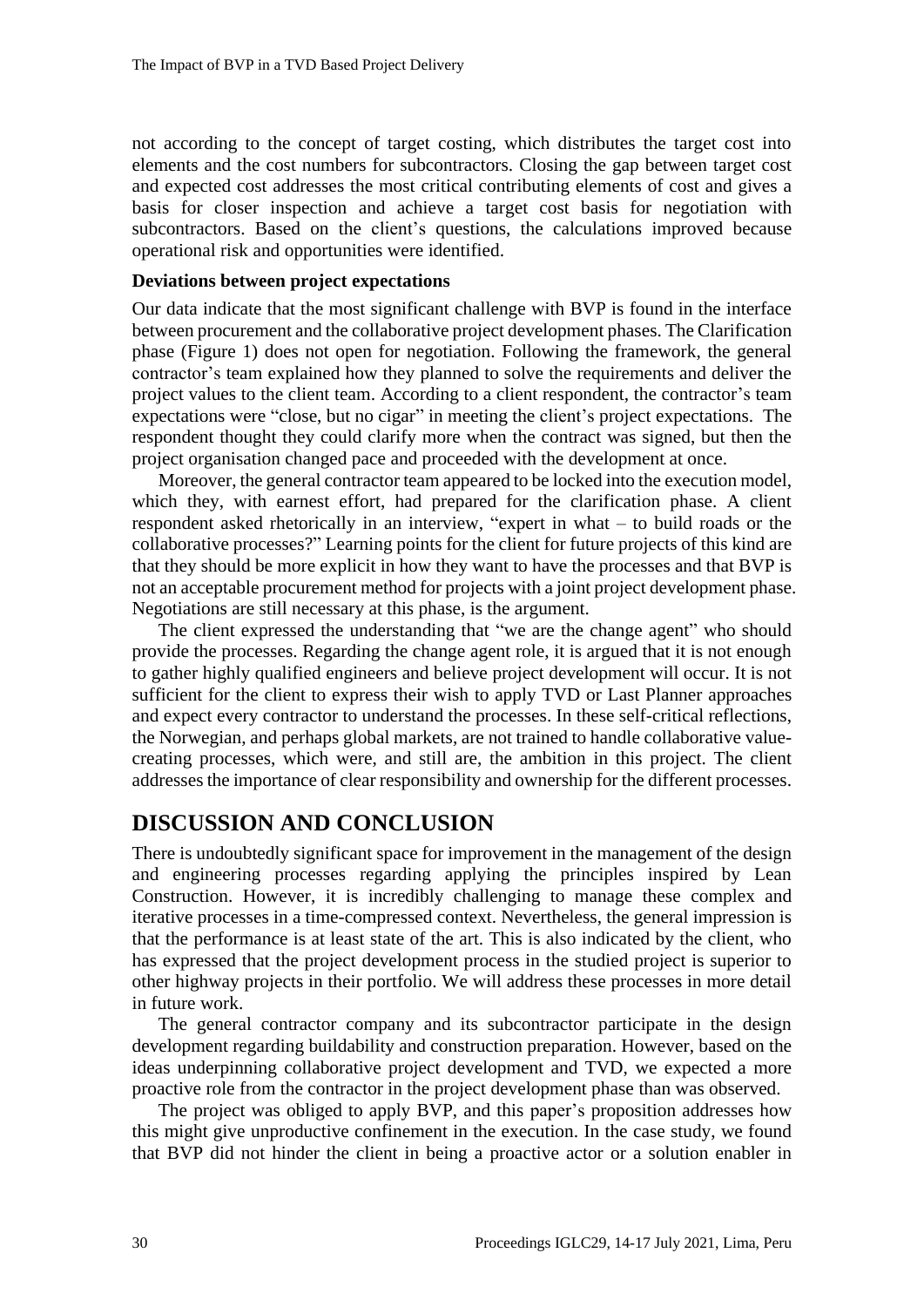collaboration with the general contractor team. However, BVP was not found to enable deep collaboration. Some of the challenges outlined may have been caused by a lack of experience and training by client and contractor in collaborative value-creation processes. That is also the case for the revealed lack of transparency around the BoQ and cost estimation processes which is crucial to produce adequate decision-oriented information for joint decision-making to align with target cost and BoQ cost calculations at different maturity levels as the project development phase proceeds.

The most crucial challenge with BVP for projects with a development phase based on target cost and value engineering is finding the "best" expert since the procurement method does not allow for negotiations. Hence, the clarification phase turns out to be a monologue. From the client's perspective, it was driven by the limited opportunity to clarify and contribute to how the TVD-process should be conducted. BVP's idea of selecting a Design-Build expert based only on their technical skills contrasts with promoting a collaborative dialogue with the client during the execution of a TVD process where soft communication skills would be more productive.

The BVP process is based on the idea that there is an imbalance between client and contractor, where the contractor is considered the expert. In reality, it might be the case that the client is superior to the contractor in some domains of expertise. In the collaborative project approach, the client and contractor are seen as equal partners, allowing for more client involvement. Still, some of the empirical findings highlighted suggest that the contractor, seen as the "expert," felt strong ownership to their "concept" described in the BVP process and was reluctant to consider any concept change.

On the other hand, the client felt that a lack of openness and clarification of the project requirements made them accept decisions that, in their eyes, did not sufficiently fulfil the project requirements. This shows at least two good examples of how the BVP process led to inefficient use of the TVD practice; impatience to start the work immediately after contract-signing resulted in a lack of further clarification to agree on optimal and uniform solutions, and the fact that the contractor is seen as the "expert" in the BVP process did not act in accordance with the collaborative nature of the TVD practice.

BVP has proved good results in projects using transactional contracts where limitations and clarification of responsibility and risk between a DB contractor and the client is crucial (Rivera 2017; Kashiwagi et al. 2019). However, in projects using a relational contract, a more direct dialogical procurement approach might be more productive.

The study is limited in external validity, which was not the main aim, but rather as an example and generalisation in terms of theory. The paper's outcome is a generalisation of a theoretical proposition believed to be true, which, according to Yin (2018), is a justification for conducting a single-case study. The reliability is regarded to be satisfied as it should be quite adequate for other researchers to reach the same result given similar data and theory.

The paper contributes to the literature by pinpointing conceptual and empirical counterproductive differences when combining BVP and TVD, which poorly aligned. In that sense, the proposition and theory are confirmed.

#### **REFERENCES**

Azari, R., Kim, Y.-W., Ballard, G., and Cho, S.-K. "Starting from scratch: a new project delivery paradigm." *Proc., Construction Research Congress 2014: Construction in a Global Network*, 2276-2285.